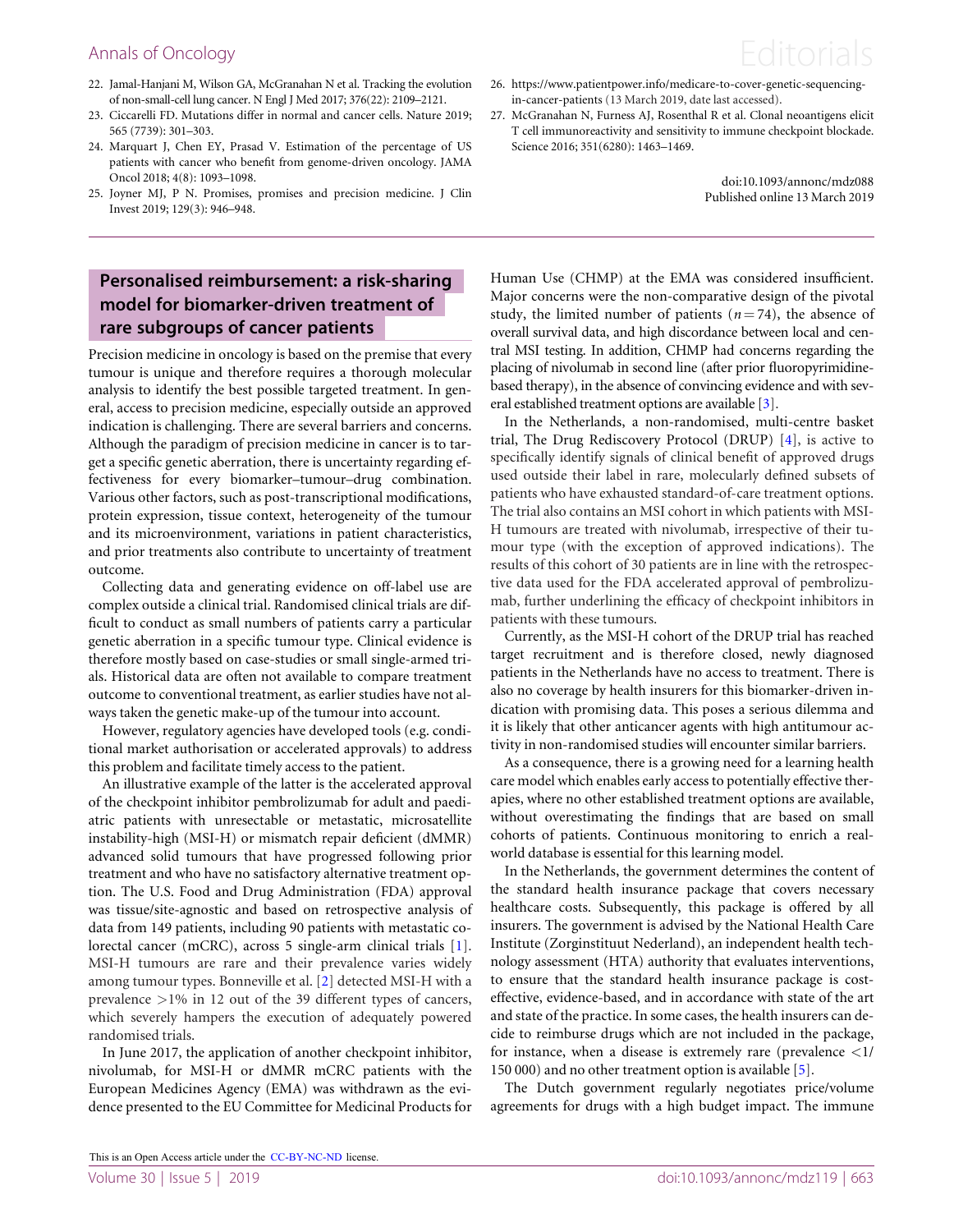# Editorials **Annals of Oncology**



Figure 1. A performance-based, personalised reimbursement scheme after 16 weeks of clinical benefit at stage III, when the effectiveness is proven for an individual patient, commercial medication will be reimbursed by payers.

checkpoint inhibitors have also been subjected to confidential national price agreements. However, off-label use of expensive drugs is usually not covered by payers. As the health care budget is limited and there is a continuous rise in expenditure, the payers are obliged to allocate their budgets reasonably and responsibly. This presents a dilemma, especially when clear clinical benefit is seen in a small patient population such as MSI-H patients. In the case of MSI-H, the Health Insurers in the Netherlands and the National Health Care Institute acknowledge the medical need in patients who have exhausted other treatment options. This prompted us to collaborate in developing a personalised decision-making model to enable early access to potentially effective therapies whilst being aware of the increased pressure on the health care budget.

Here, we present a performance-based, personalised reimbursement scheme that enables access to precision medicine in rare biomarker-defined subgroups. In the Netherlands, this scheme will be an integral part of the ongoing DRUP trial. In this trial, eligible patients for a particular tumour–drug combination are recruited based on Simon's two-stage design approach. Eight patients are enrolled in stage I and 16 more in stage II, if more than 1 response is observed in the first stage. If less than five patients show an objective tumour response or stable disease at 16 weeks, the cohort is closed (Figure 1). However, when the second stage is successful with five or more patients benefitting from the therapy, the cohort will be expanded to a third stage, with defined inclusion criteria, duration of treatment and number of patients needed to confirm the initial results. The first two stages of the DRUP trial are exploratory, with medication considered to be investigational medicinal products provided for free by the marketing authorisation holder (MAH). The third stage is designed to confirm the findings in the first and second stages and can be partly reimbursed based on a pay for performance model. In this model, patients start on treatment with the investigational medicinal product as provided by the MAH and continue on the regular drug product which is reimbursed in case of adequate individual treatment response. Adequate response is defined as complete remission or partial remission based on

RECIST 1.1 (or iRECIST for in case of ICI) at 16 weeks or prolonged stable disease (at least 16 weeks but duration can vary depending on tumour–drug combinations).

Although this model provides access to potentially effective drugs for patients without other treatment options and allows risk-sharing between the manufacturer and payers, there are some considerations and limitations:

- 1. The manufacturers are needed to partner in this approach by providing investigational medicinal product for free until a meaningful clinical response is achieved at 16 weeks.
- 2. Payers and HTA authorities need to approve the model, preferably by embracing general rules of the proposed scheme. In fact, the presented scheme is a result of close collaboration among medical oncologists, National Health Care Institute, and health insurers in the Netherlands, all of whom support this model.
- 3. A molecular tumour board, which consists of a multidisciplinary team of experts, should evaluate molecular and clinical data and provide recommendations on inclusion in the DRUP study.
- 4. The patient should be notified of the experimental nature of the treatment and provide consent, and also to allow further (translational) research.
- 5. As the magnitude of benefit on overall survival and quality of life is unclear, it is important to periodically analyse the results. The structure of a clinical trial with predefined number of patients, pre-planned interim analysis, and futility assessments can save resources.
- 6. It is important to gather biomarker data that can be used to further refine patient selection in the future and hence improve quality of care.
- 7. Nationwide, patients need to have equal access to the treatment and treatment evaluations need to be harmonised.
- 8. The necessity of the continuation of the performance-based reimbursement scheme should regularly be evaluated based on predefined outcome criteria and availability of better treatment options.